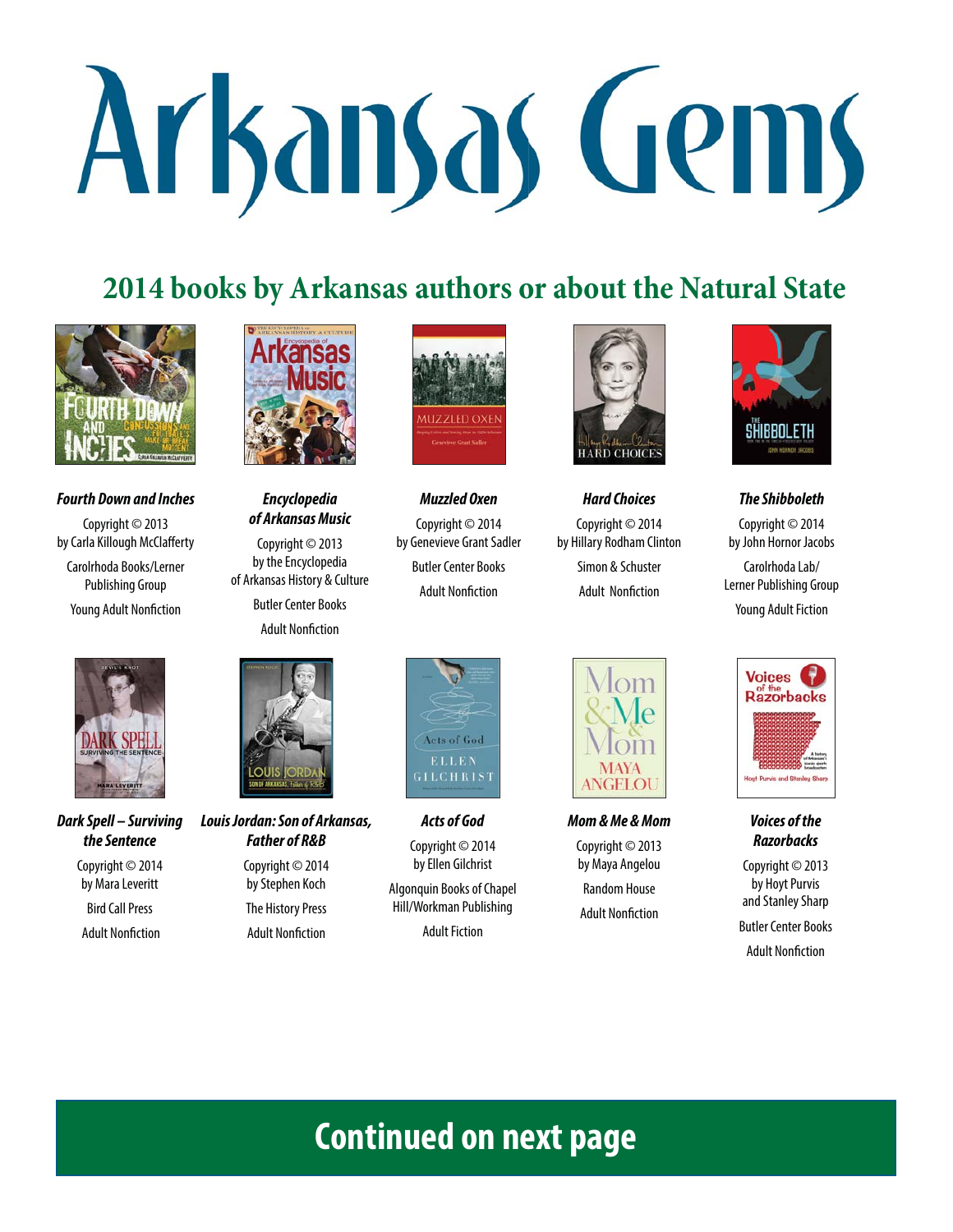# Arkansas Gems

# **2014 books by Arkansas authors…Page 2**



**The Thirty-Foot Elvis** Copyright © 2013 by Jane F. Hankins Parkhurst Brothers, Inc., Publishers Adult Fiction



**Abayomi: The Brazilian Puma** Text Copyright © 2014 by Darcy Pattison Art Copyright © 2014 by Kitty Harvill Mims House Juvenile Nonfiction



**Johnny Cash** Copyright © 2013 by Robert Hilburn Little, Brown and Company/

Hachette Book Group **Adult Nonfiction** 



**A Few Seconds of Radiant Filmstrip**

Copyright © 2014 by Kevin Brockmeier

Pantheon Books/Random House

**Adult Nonficton** 



**Sundays With TJ** Copyright © 2014 by Janis F. Kearney Writing Our World Press **Adult Nonfiction** 



**Daughter of the White River**

Copyright © 2013 by Denise White Parkinson

History Press **Adult Nonfiction** 



**Architects of Little Rock, 1833-1950**

Copyright © 2014 by The University of Arkansas Press

Written by Charles Witsell & Gordon Wittenberg with Marilyn Jackson Parens

**Adult Nonfiction** 



**Murder as a Second Language**

> Copyright © 2013 by Joan Hess

Minotaur Books/ Macmillan

Adult Fiction



**Midnight Crossroad** Copyright © 2014 by Charlaine Harris, Inc. Ace Books Adult Fiction

# **Continued on next page**